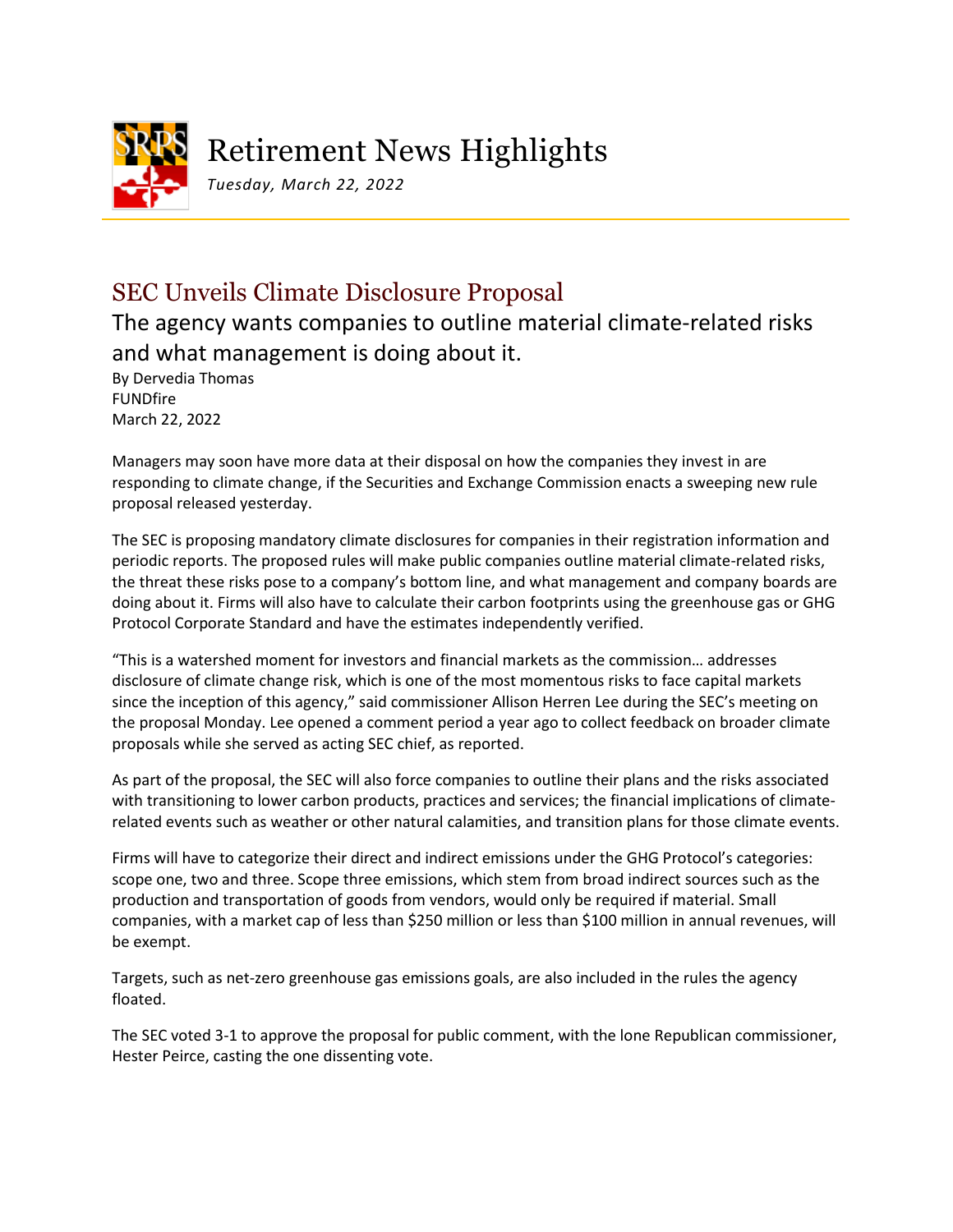The proposal aims to provide "consistent, comparable decision-useful information" for investors as they evaluate investment strategies, said SEC Chair Gary Gensler.

"Over the generations, the SEC has stepped in when there's significant need for the disclosure of information relevant to investors' decisions," he said. "This is a core bargain that Congress laid out in the 1930s. And that core bargain is that investors get to decide which risks to take as long as public companies provide full and fair disclosure and are truthful in those disclosures."

Getting portfolio companies to provide climate-related data has been a challenge for asset management firms. More than 680 managers, including Capital Group, State Street and Vanguard, partnered with the Carbon Disclosure Project, a climate-focused advocacy group to press companies for additional disclosures last week, as reported.

The SEC staff, in reviewing nearly 7,000 annual reports for 2019 and 2020, found that just a third of public companies included disclosures related to climate change, Gensler said.

SEC rules will help asset managers get the climate information they need from companies that have been unwilling to be forthcoming, Fionna Ross, a senior environmental, social and governance analyst at abrdn, formerly Aberdeen Standard Investments, told FundFire.

"Common excuses we hear from companies who do not currently report include being unclear on what they should report or being unwilling to disclose something if their peers do not report," she said. "The SEC's proposal should help level the playing field in that respect."

Many companies have made net-zero pledges, but few think creating a roadmap to get there is a priority, Marina Severinovsky, Schroders' head of sustainability for North America, told FundFire.

"There's just been a lot of good intentions," she said. "In the minds of many companies, this is very far away indeed – 30 or 40 years away. From an optics perspective, it's great to make the commitment to send out a press release about the commitment, but then I think that the reality has to set it in terms of what does that really mean."

In voting against the proposal, Republican Commissioner Hester Peirce said the SEC had gone too far.

"The proposal turns the disclosure regime on its head," she said. "Current SEC disclosure mandates are intended to provide investors with an accurate picture of the company's present and prospective performance through the [company] manager's own eyes… The proposal by contrast, tells corporate managers how regulators, [who are] doing the bidding of an array of non-investor stakeholders, expect them to run their companies."

Implementing the proposal could also prove expensive for companies, Peirce said.

Asset management firms are already fielding questions from investors about so-called 'greenflation' as portfolio companies grapple with higher expenses due to labor shortages and supply-chain pressures while trying to implement sustainability measures, as reported.

Companies will see their expenses inch higher as they prepare reports with risk assessments, measure emissions and obtain assurance, where applicable, said Jessica Wachter, the SEC's chief economist, during the meeting. But the additional cost will be "limited to the extent that companies already fulfill some of the requirements [and] are already collecting information necessary to meet the